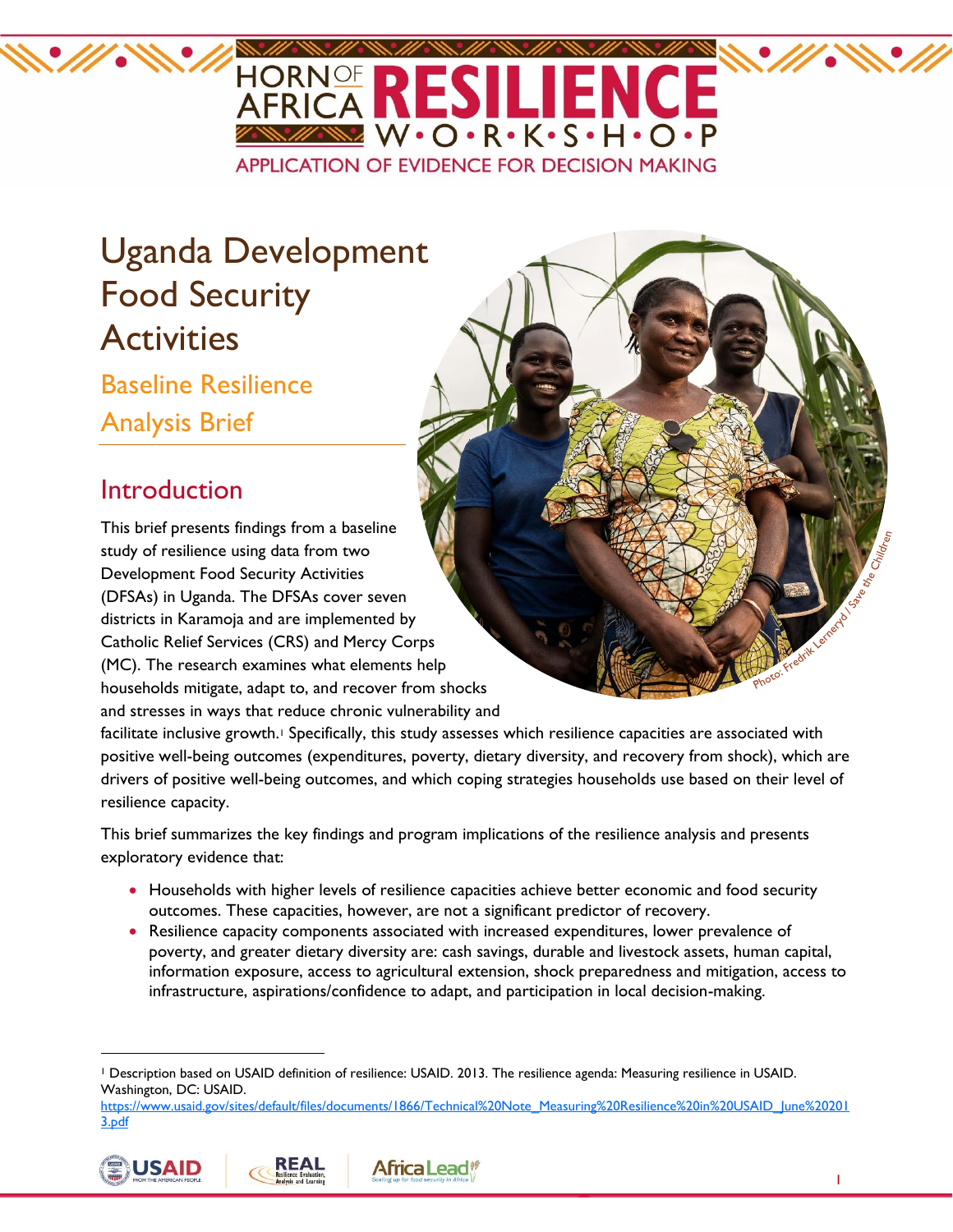

• Households with higher levels of resilience capacities are more likely to use money from savings and sell livestock as coping strategies.

## Key Findings

#### SHOCKS AND COPING STRATEGIES

The most commonly experienced shock in the 12 months preceding the baseline survey was excessive rain, reported by about 8 out of 10 households. The next most common shocks overall were flooding, drought, increasing food prices, and crop disease, each reported by at least half of sample households.

To cope with any of these shocks, half of households reduced food consumption. This coping strategy was most prevalent for food price shocks, which were more common in CRS areas. Households were also likely to take up new/additional work (more common in CRS areas) and to sell livestock (more common in MC areas) when faced with any shock.

#### HOUSEHOLD WELL-BEING OUTCOMES

The study uses four indicators to measure household well-being. Variation across the project areas for these indicators is minimal. Mean values for the overall sample are as follows:

- Per capita **expenditures**, a proxy for income, is \$1.05.
- Prevalence of **poverty**<sup>2</sup> is high, at 88.7 percent of the sample.
- Household **dietary diversity** is low: households consumed < 4 of 12 food groups.

**Recovery** is the final well-being outcome used in this analysis.<sup>3</sup> Among the five most salient shocks (excessive rain, flooding, drought, increased food prices, and crop disease), the percentage of households in the overall sample that reported having recovered to the same level or better is low, ranging from 3.5 percent for crop disease to 10.8 percent for drought.

#### RESILIENCE CAPACITIES

This study measures three resilience capacities. **Absorptive** capacity refers to households' ability to minimize exposure to shocks through preventive measures and appropriate coping strategies. **Adaptive** capacity measures households' ability to make proactive and informed choices about alternative livelihood strategies based on an understanding of changing conditions. **Transformative** capacity reflects governance mechanisms, policies, infrastructure, community networks, and formal and informal social protections that enable systemic change. Each capacity is expressed as an index comprised of household- and communitylevel indicators and ranging from 0 (lowest capacity) to 100 (highest).

The mean absorptive capacity index is similar for the two DFSA areas: 25.0 for CRS and 23.2 for MC. Of the component indicators, some levels are notably low: less than 1 out of 10 households has access to agricultural insurance, remittances, and/or humanitarian assistance. Bonding social capital is also low. Households also indicate a relatively low availability of informal safety nets, are limited in their ability to prepare and mitigate the effects of shocks, and possess relatively few assets. In contrast, one-quarter of households have access to cash savings.

Mean index values for CRS and MC are also similar for adaptive capacity: 38.1 for CRS and 36.1 for MC. In

<sup>2</sup> Based on \$1.90 daily per capita income threshold

<sup>&</sup>lt;sup>3</sup> The recovery indicator measures households' perceptions of whether or not they have recovered from shocks that occurred in the last 12 months.

Uganda Development Food Security Activities (DFSAs): Baseline Resilience Analysis Brief 2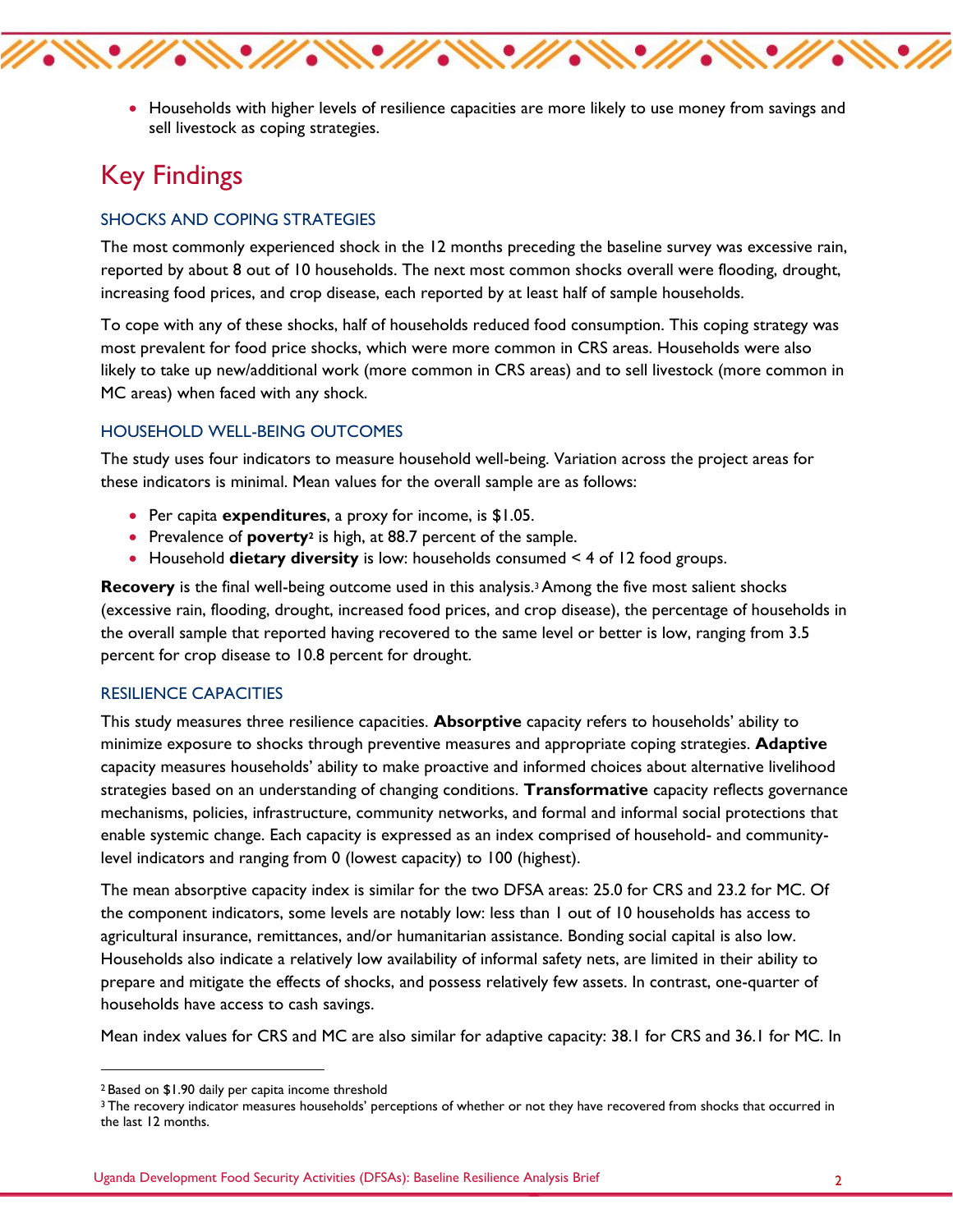both program areas, households engaged in about 3 livelihood activities (out of a possible maximum of 17) over the last year, a low value that partly drives the low adaptive capacity score. Most index component values were also low, except for aspirations and confidence to adapt and the adoption of improved agricultural practices, whose mean values were near the maximum of the possible range.

\\`*\\\`\\\`\\\`\\\`\\\`\\\`\\\`\*\\`

Transformative capacity is slightly higher in CRS than MC areas (40.2 and 33.9 index values, respectively). Component indicator values are similar across the two areas except for access to agricultural and livestock extension services (both higher in CRS areas) and local government responsiveness (slightly higher in MC areas). Overall, about one quarter of households could access agricultural extension, 4 out of 10 could access livestock services, and almost 9 in 10 reported responsive local government. About half the sample participated in local decision making, however the score for gender-equitable decision making is quite low. Excepting the latter, these moderate scores strengthen transformative capacity, while lower scores in other index components indicate low capacity in areas such as formal safety nets, access to infrastructure, and collective action.

#### WHICH RESILIENCE CAPACITIES ARE ASSOCIATED WITH POSITIVE WELL-BEING OUTCOMES?

The analysis strongly suggests that high levels of resilience are linked with improved well-being. For per capita expenditures, poverty, and dietary diversity, the three resilience capacities are significantly associated in the anticipated direction, even when controlling for different degrees of shock exposure.

Adaptive capacity improves household ability to recover from all of the most salient shocks. Absorptive capacity is positively associated with recovery from excessive rain, flooding, and food price shocks. Transformative capacity has a statistically significant and negative correlation with recovery for drought shocks, which is the opposite direction from what is expected.

|                        | <b>Absorptive</b> |     |             | <b>Adaptive</b> |      |             | Transformative |     |             |
|------------------------|-------------------|-----|-------------|-----------------|------|-------------|----------------|-----|-------------|
| <b>Outcome</b>         | Coeff.            |     | %<br>change | Coeff.          |      | %<br>change | Coeff.         |     | %<br>change |
| Expenditure            | 0.022             | *** | 34.7        | 0.024           | $**$ | 35.6        | 0.011          | *** | 33.3        |
| Poverty                | $-0.028$          | *** | $-10.1$     | $-0.035$        | ***  | $-12.3$     | $-0.015$       | *** | $-11.2$     |
| <b>HDDS</b>            | 0.012             | *** | 20.6        | 0.016           | ***  | 25.4        | 0.005          | *** | 16.6        |
| Recovery <sup>a/</sup> |                   |     |             |                 |      |             |                |     |             |
| Excessive rain         | 0.012             | **  | 36.5        | 0.015           | ***  | 41.9        | 0.003          |     | 22.9        |
| Flooding               | 0.010             | **  | 31.6        | 0.009           | ∗    | 27.2        | 0.004          |     | 23.3        |
| Drought                | $-0.002$          |     | $-5.5$      | 0.013           | ***  | 33.1        | $-0.009$       | ∗   | $-67.4$     |
| Increased food prices  | 0.011             | **  | 32.4        | 0.022           | ***  | 51.3        | $-0.003$       |     | $-23.4$     |
| Crop disease           | 0.008             |     | 29.4        | 0.016           | ***  | 46.7        | $-0.001$       |     | $-4.9$      |

#### **Relationship between resilience capacity and well-being outcomes**

Note: Asterisks represent statistical significance at the 0.01 (\*\*\*), 0.05 (\*\*), and 0.10 (\*) levels.

"% change" represents the percent change from the lowest to highest quartile (25<sup>th</sup> to 75<sup>th</sup> percentile) of the sample for indicators measured as continuous variables (absorptive, adaptive, transformative).

a/ Only for those households who experienced and were impacted by a shock in the last 12 months.

#### WHICH RESILIENCE CAPACITY INDICATOR COMPONENTS DRIVE POSITIVE WELL-BEING OUTCOMES?

Regression results provide evidence that higher levels of access to cash savings, durable assets, livestock assets, and human capital (education/training) improve expenditures, poverty, and dietary diversity outcomes (but are not associated with recovery). In addition:

 Improvements in dietary diversity are driven, in addition to the four indicators mentioned above, by increases in aspirations/confidence to adapt and participation in local decision making.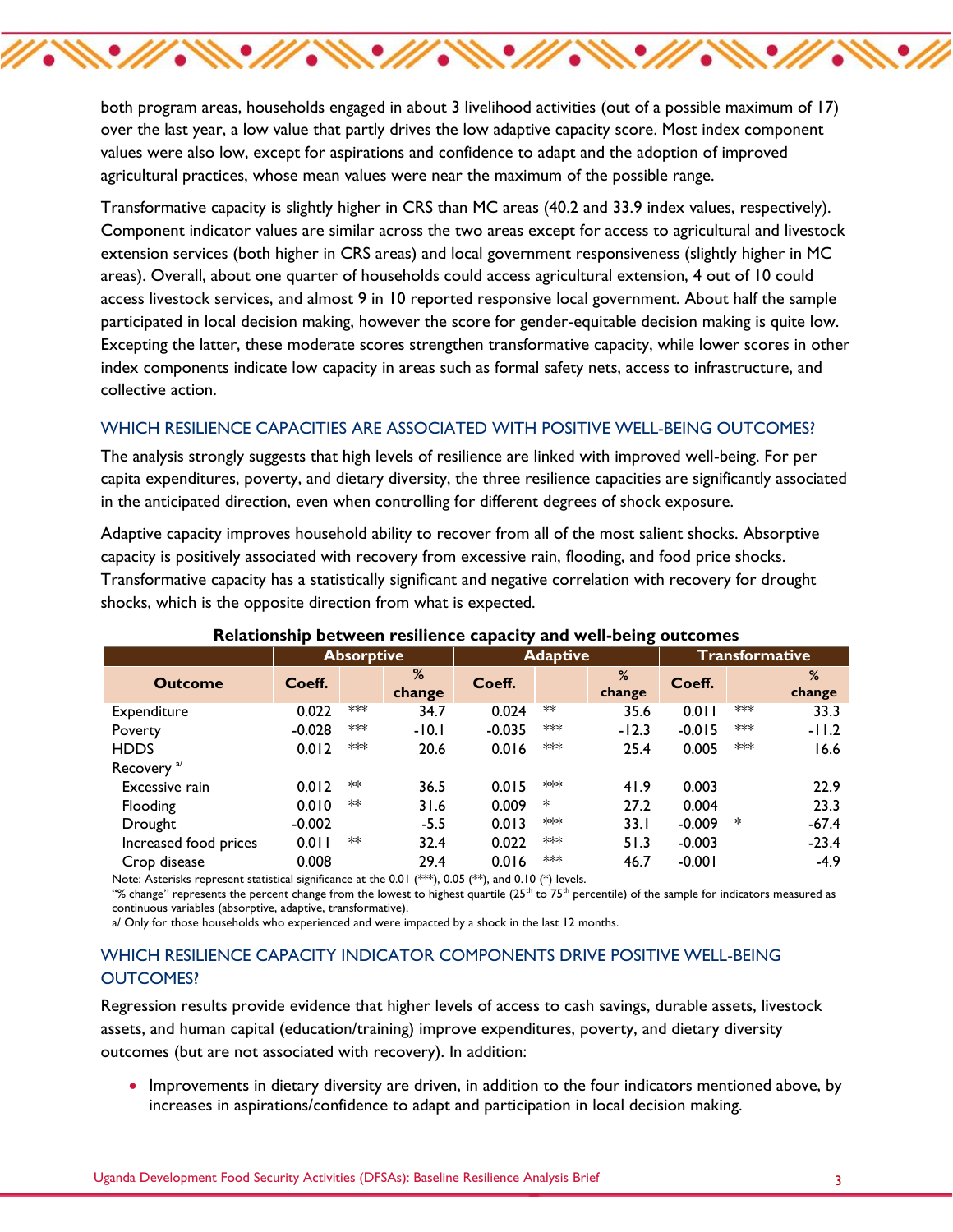• Higher exposure to information and access to agricultural extension are each associated with an approximately 20 percent increase in expenditures.

 $\mathscr{W}\ll\mathscr{W}\ll\mathscr{W}\ll\mathscr{W}$ 

- High adoption of improved agricultural practices and access to financial institutions are associated with sizeable decreases in expenditures: 50 percent and 28 percent, respectively. Owning more productive assets is associated with a smaller decrease (11 percent).
- Higher levels of shock preparedness and mitigation, access to infrastructure, and owning productive assets account for small decreases in poverty (less than 7 percent).

#### DOES RESILIENCE CAPACITY DETERMINE THE COPING STRATEGIES HOUSEHOLDS ARE LIKELY TO ADOPT?

This analysis tests the assumption that households with higher levels of resilience capacities are less likely to engage in negative coping mechanisms than those with lower levels. A comparison of households with lower versus higher resilience capacity of any type shows that higher-resilience households are more likely to get food on credit, use savings, and/or borrow from a micro-finance institution or village savings group. Wealthier households are also more likely to engage in these particular mechanisms. The only index component positively associated with these three coping mechanisms is durable assets: higher asset levels are associated with 19-27 percent increases in the use of these strategies.

Higher levels of absorptive and adaptive capacity are also positively associated with selling and slaughtering livestock and reducing non-essential expenses. However, households with greater absorptive and adaptive capacity are also more likely to reduce food consumption, considered among the more harmful coping strategies.

In households with greater transformative capacity, household members were less likely to migrate, sell livestock, or lease out land. Because the transformative capacity index reflects availability and accessibility to community resources and services, these results may indicate that more abundant resources and means of support at community level are helping households avoid these means of coping.

The most negative coping strategy included in the analysis<sup>4</sup> was reducing food consumption. Indicators found to decrease the likelihood of limiting food intake were access to basic services, humanitarian assistance, access to livestock services, and livestock assets.

Household members are less likely to migrate for work when there is greater access to financial services and/or to infrastructure. They are also less likely to migrate when improved agricultural practices are adopted and when they have durable assets. Education and training increase the likelihood of migration.

### Implications for Programming

These findings have implications for programming to enhance resilience. First, traditional economic development activities for increasing household income and wealth—increasing human capital, promoting value chains, and investing in infrastructure—are also means to enhance household and community resilience. The demonstrated importance of savings to improving household economic status and dietary diversity suggests that supporting savings and loans groups and other savings mechanisms can have positive impacts on resilience. Strategies that strengthen bonding and linking social capital through savings and loans and other community-based or collective organizations can also be beneficial. Poverty reduction can be

<sup>4</sup>While the survey inquired about a range of coping strategies, the analysis was limited to those employed by at least five percent of households.

Uganda Development Food Security Activities (DFSAs): Baseline Resilience Analysis Brief 4